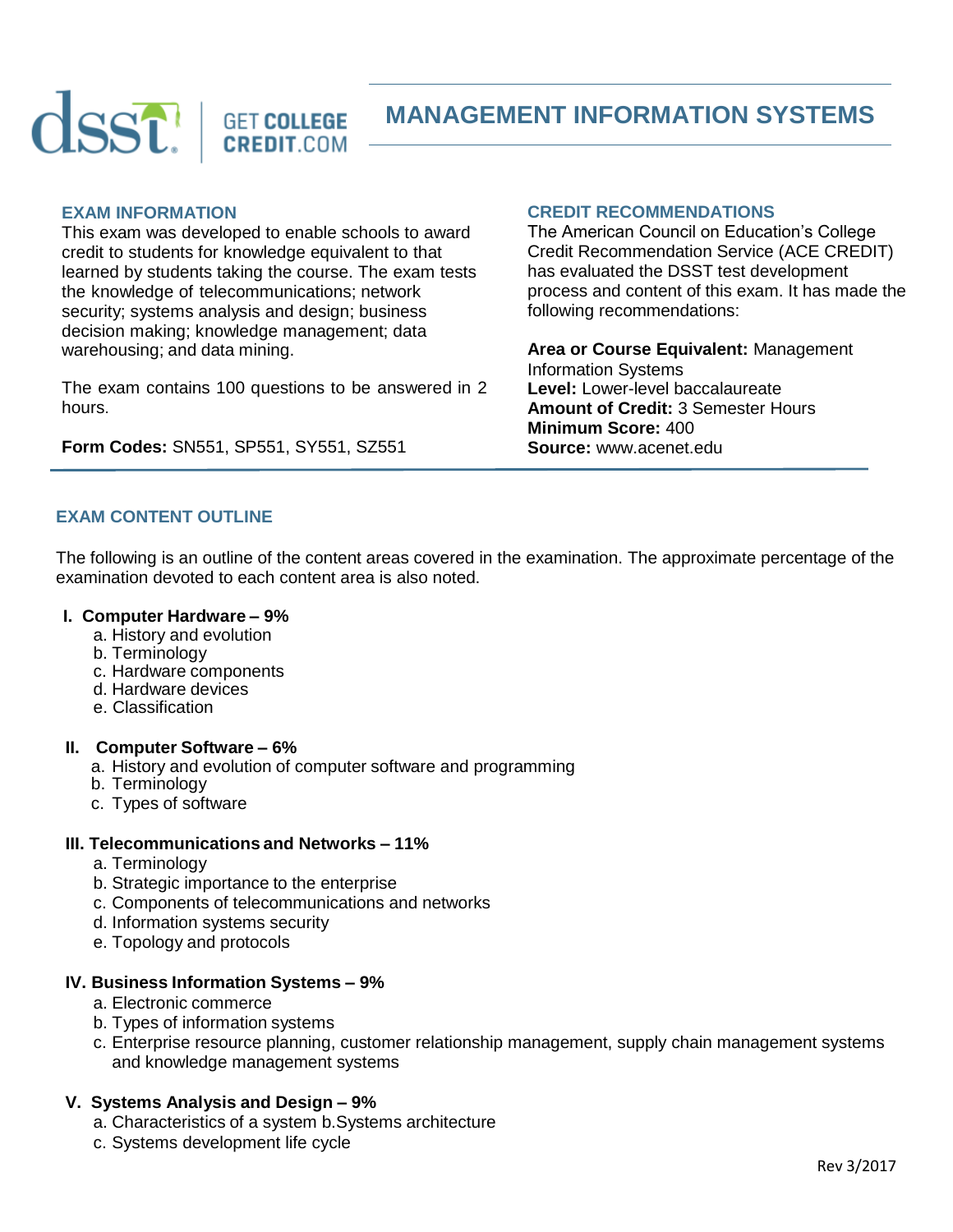# **VI. Managing Data Resources – 12%**

- a. Data models
- b. Database management systems
- c. Data query and update

## **VII. Business Decision Making – 16%**

- a. Knowledge management
- b. Data warehousing
- c. Data mining
- d. Project management

# **VIII.MIS and the Organization – 12%**

- a. Organization of MIS
- b. Relationships of MIS to the enterprise
- c. Value of the MIS function

# **IX. MIS Issues – 16%**

- a. Security
- b. Ethics/Legal/Social
- c. Privacy
- d. Global issues

## **REFERENCES**

Below is a list of reference publications that were either used as a reference to create the exam, or were used as textbooks in college courses of the same or similar title at the time the test was developed. You may reference either the current edition of these titles or textbooks currently used at a local college or university for the same class title. It is recommended that you reference more than one textbook on the topics outlined in this fact sheet.

You should begin by checking textbook content against the content outline provided before selecting textbooks that cover the test content from which to study.

Sources for study material are suggested but not limited to the following:

- 1. *Management Information Systems: Managing the Digital Firm,* 14th Edition, 2016. Kenneth Laudon and Jane Laudon. Publisher: Prentice Hall.
- 2. *Management Information Systems*, 2nd Edition, 2013. Kelly Rainer and Hugh Watson. Publisher: John Wiley.

# **SAMPLE QUESTIONS**

All test questions are in a multiple-choice format, with one correct answer and three incorrect options. The following are samples of the types of questions that may appear on the exam.

- 1. A computer-based information system consists of which of the following elements?
	- a. computers, keyboards, display monitors, hard disks, and printers
	- b. people, procedures, data, programs, and computers
	- c. input, processing, storage, and output
	- d. planning, programming, organizing, and evaluating
- 2. Which of the following characteristics of a system reflects the fact that all systems are comprised of subsystems?
	- a. synergy
	- b. differentiation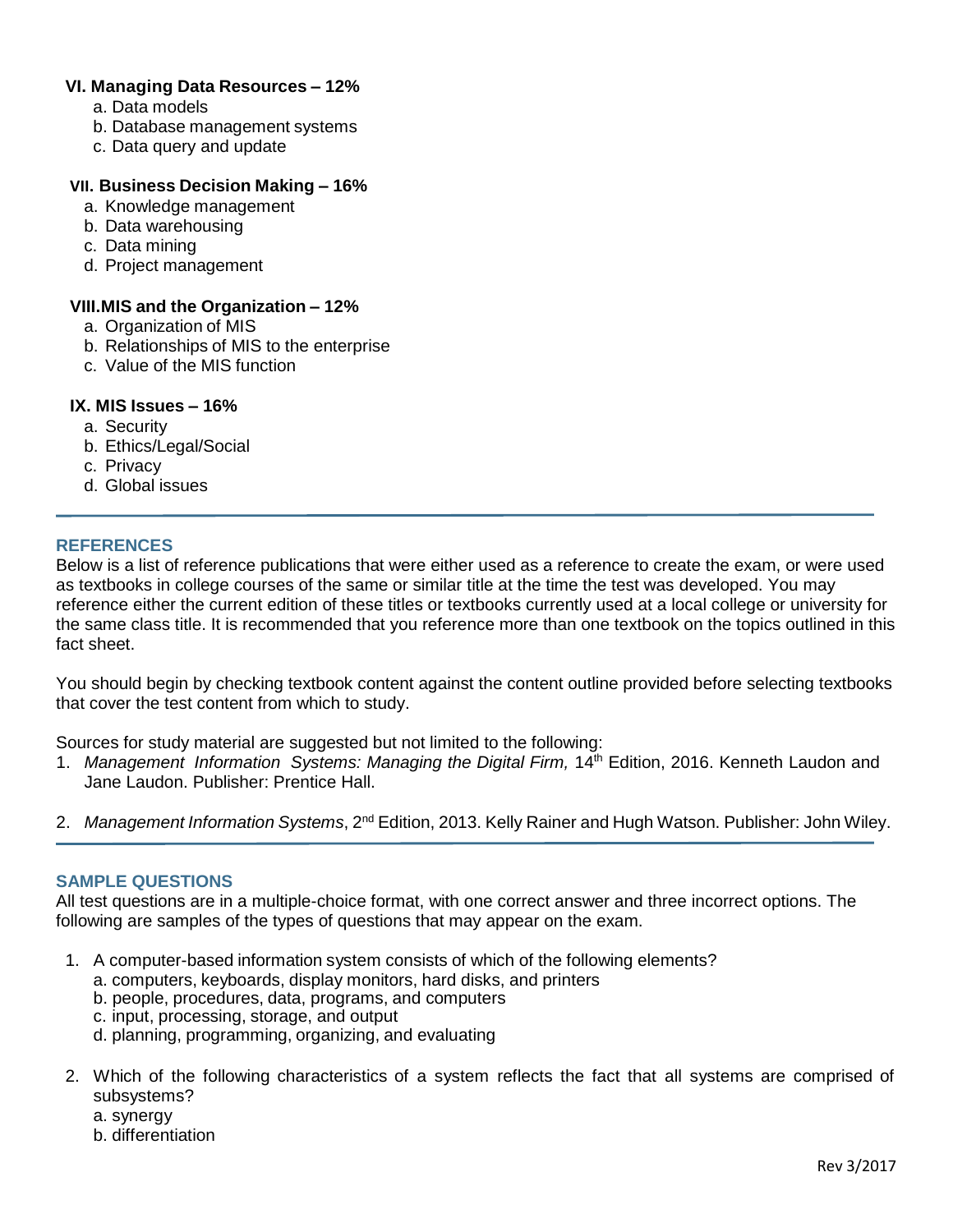- c. regulation
- d. hierarchy
- 3. The process by which workers develop their own applications, with or without the help of professional MIS staff, is called?
	- a. decentralized computing
	- b. distributed computing
	- c. end-user computing
	- d. client/server computing
- 4. A database management system must include which of the following components?
	- I. a data definition language
	- II. a data manipulation language
	- III. a data dictionary
	- IV. a data redundancy protocol
	- a. I only
	- b. I and II only
	- c. I, II, and III only
	- d. I, II, III, and IV
- 5. Which of the following is NOT a benefit of electronic data interchange (EDI)?
	- a. it reduces errors
	- b. it reduces the volume of invoices or orders
	- c. it reduces transaction processing costs
	- d. it saves time
- 6. Which of the following terms is used to describe the transmission of data one character at a time? a. synchronous
	- b. asynchronous
	- c. half-duplex
	- d. full-duplex
- 7. Multiplexors and concentrators are used in telecommunication systems to do which of the following? a. perform high-speed arithmetic operations
	-
	- b. increase utilization of the communication lines
	- c. store and retrieve data
	- d. display data on the monitor
- 8. Which of the following systems development approaches involves a highly iterative process of building, using, evaluating, and refining?
	- a. system development life cycle (SDLC)
	- b. top-down analysis (TDA)
	- c. prototyping
	- d. critical-path analysis
- 9. In MIS the concept of "outsourcing" can be best defined as which of the following?
	- I. an option that some organizations use to control data processing costs
	- II. a process of releasing an organization's computer operations to an external vendor
	- III. a data support and retrieval system that organizations can access electronically
	- a. I only
	- b. I and II only
	- c. II and III only
	- d. I, II, and III